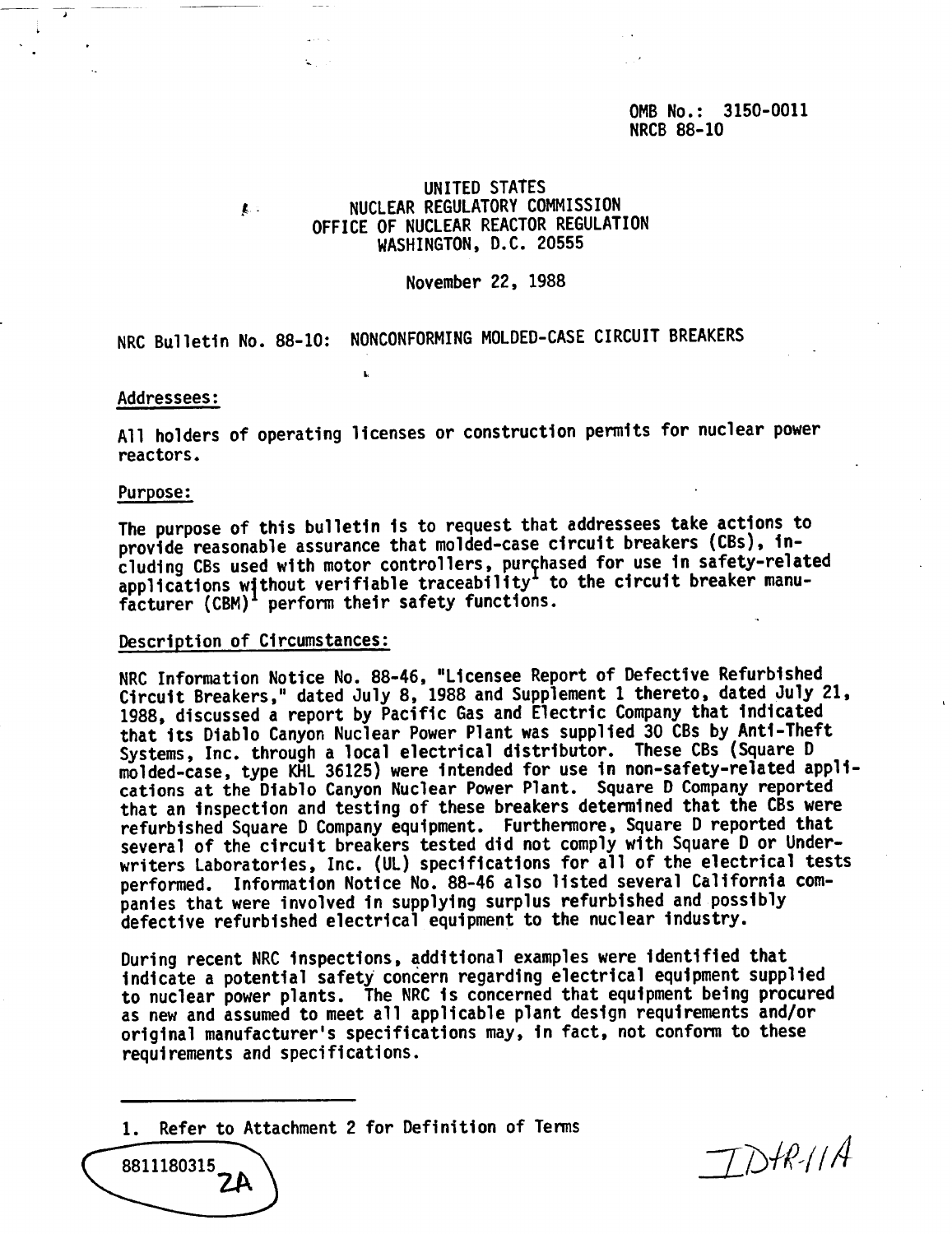NRCB 88-10 November 22, 1988 Page 2 of 7

The actions requested in this bulletin are limited to molded-case CBs. Molded-<br>case CBs are tested and calibrated at the manufacturer's plant in accordance with recognized industry standards, such as UL-489, "Molded Case Circuit Breakers<br>and Circuit Breaker Enclosures," and National Electrical Manufacturers Associ-<br>ation (NEMA)-AB1, "Molded-Case Circuit Breakers." Since molde

The NRC is concerned that the reliability and capabilities of refurbished CBs<br>purchased as commercial grade (non-Class 1E) for later upgrading to safety-<br>related (Class 1E) applications may not meet the minimum commercial

Molded-case CBs purchased from the CBM or that can be traced to the CBM are<br>of lesser concern than other molded-case CBs because CBs from the CBM, whether<br>safety-related or commercial grade, are manufactured under controll

The NRC currently believes that the concerns addressed in this bulletin do not<br>apply to electrical equipment (safety-related and commercial grade) originally<br>installed in plants. This equipment appears to have been procure

Although the actions requested in this bulletin only apply to safety-related<br>molded-case CBs, the NRC intends to monitor industry programs to ensure that<br>other molded-case CBs, which may have been installed as replacements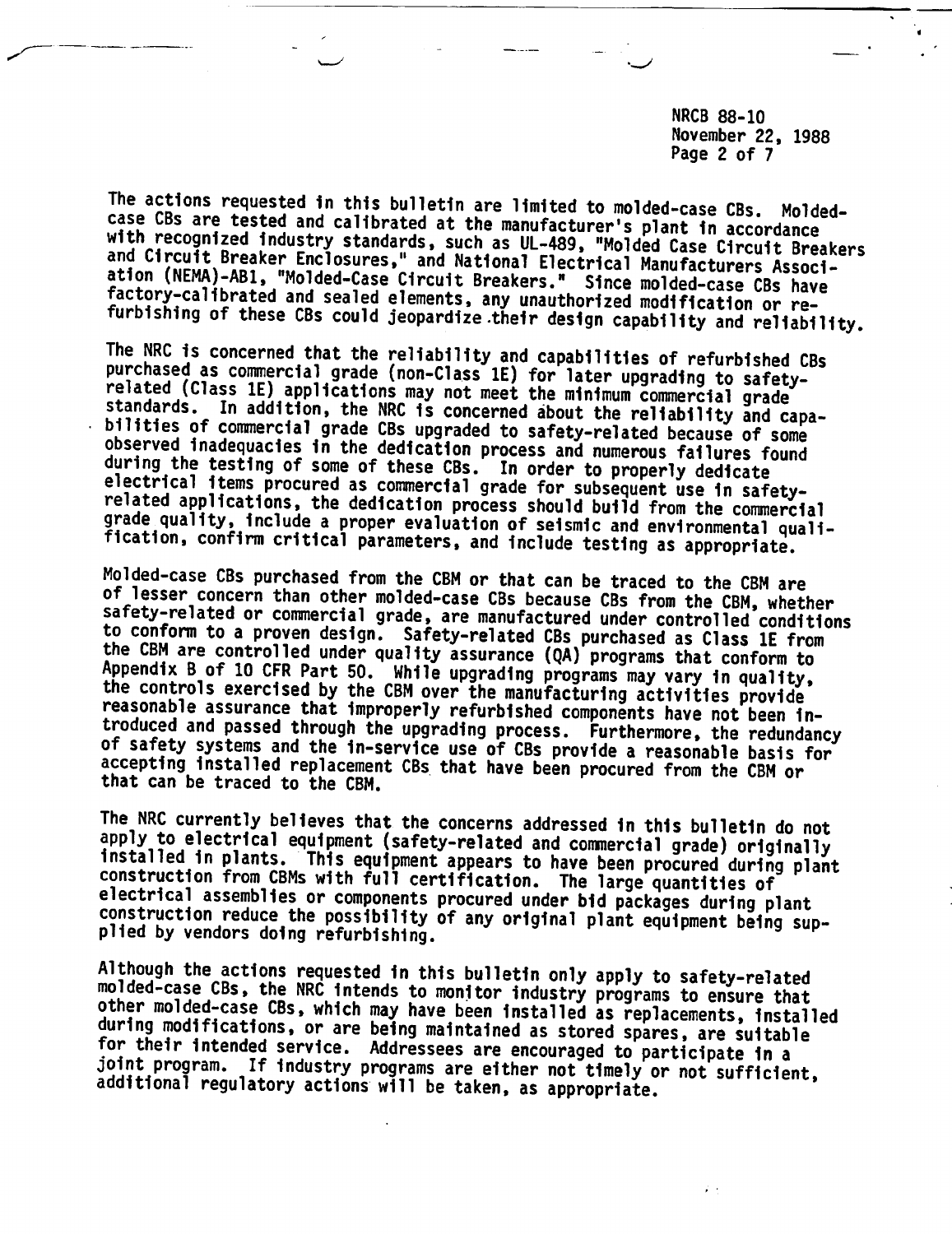NRCB 88-10 November 22, 1988 Page 3 of 7

The NRC requested and received comments from the Nuclear Management and Resources Council (NUMARC), the National Electrical Manufacturers Association (NEMA), and the Underwriters Laboratories, Inc. (UL), during the preparation of this bulletin. These comments were considered and some were appropriately incorporated into this bulletin.

NEMA has commented to the NRC that determination of the critical performance characteristics of durability and short-circuit capabilities of CBs requires destructive testing of selected breakers that are representative of CBs to be placed in service. Because a refurbished breaker may not have been refurbished under controlled conditions to conform to a proven design, destructively testing selected breakers will not infer anything about a refurbished CB. UL provided specific comments on the tests in Attachment 1 of this bulletin. In addition, they stated that, "it is UL's opinion that the test program is not adequate to provide assurance that the tested, non-traceable, circuit breakers would be suitable for their intended purpose." Although the test program described in Attachment 1 of this bulletin does not provide complete verification of all the performance requirements and characteristics of molded-case CBs (such as seismicity or fault clearing capability), the NRC considers the test program to provide a reasonable assurance of performance requirements and characteristics most important to ensuring reactor safety. This, considered in conjunction with (1) the limited number of nonconforming CBs that may remain installed in safetyrelated systems following implementation of the actions requested by this bulletin, (2) the existence of redundant safety-related systems in nuclear power reactors that are required by NRC regulations, (3) the license required in-service testing of installed CBs performed to demonstrate the CB's functional performance, and (4) the low frequency of occurrence of seismic events and severe electrical faults, provides a reasonable assurance that nuclear power reactors can be operated without undue risk to the health and safety of the public.

The NRC investigation of this issue is not complete. A supplement to this bulletin may be issued to include other electrical equipment or a longer procurement review period if warranted by the results of the ongoing evaluations or the results of testing requested in this bulletin.

### Actions Requested:

- 1. All addressees are requested to perform the following review by March 1, 1989:
	- a. Identify all molded-case CBs purchased prior to August 1, 1988, that are being maintained as stored spares for safety-related (Class 1E) applications or commercial grade CBs that are being maintained as stored spares for future use in safety-related applications; this includes CBs purchased from a CBM or from any other source. If the number of these stored spare CBs is less than 50 at a nuclear plant site, then randomly select CBs purchased between August 1, 1983 and August 1, 1988 that have been installed in safety-related applications as replacements or modifications to form a minimum sample of 50 CBs per nuclear plant site.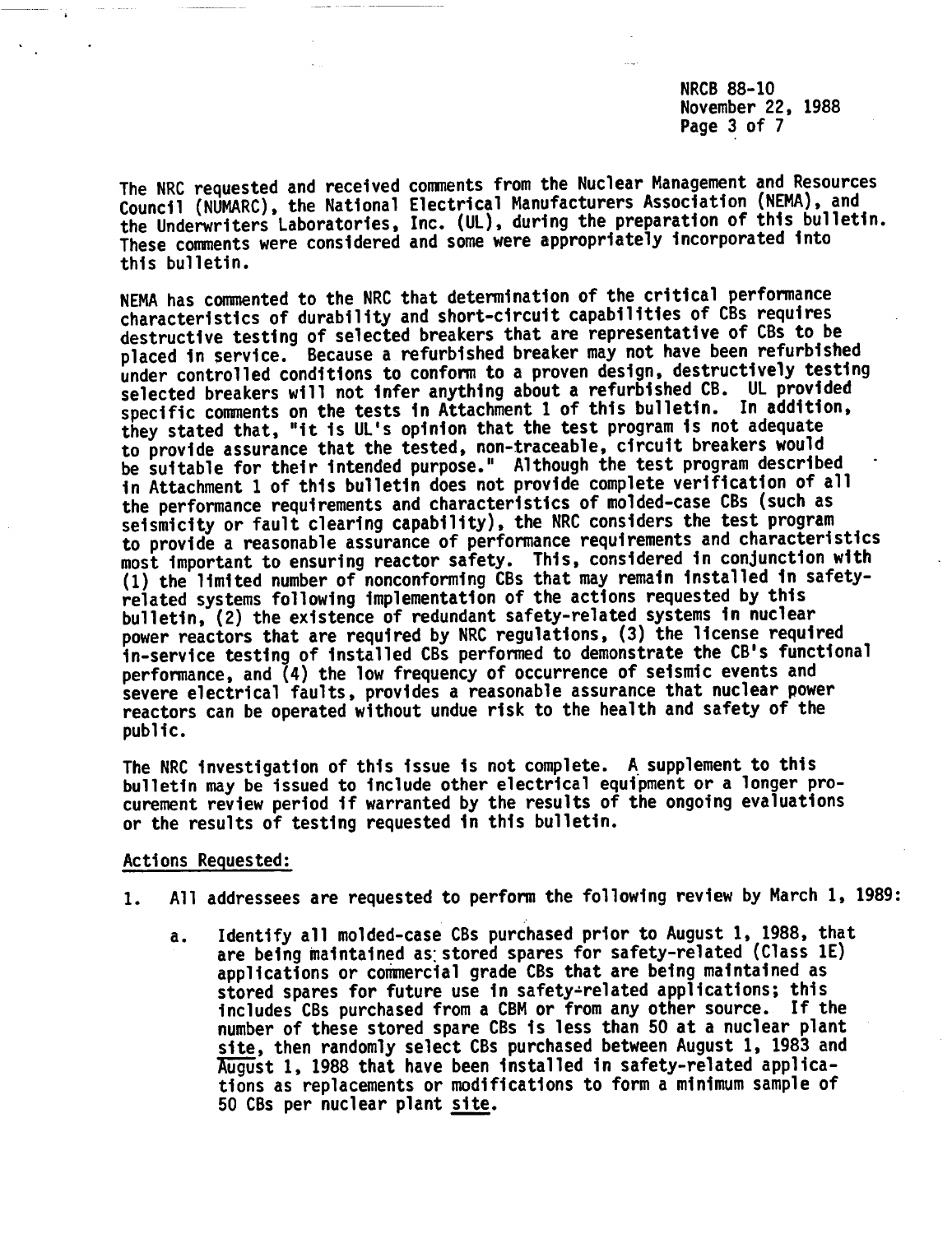NRCB 88-10 November 22, 1988 Page 4 of 7

- b. Verify the traceability of these CBs.
- c. Identify the number, manufacturer, model number, and to the extent possible the procurement chain for all those CBs identified in (la) that cannot be traced to the CBM. For installed CBs, also identify each system in which they are/were installed.
- 2. All holders of operating licenses who identify installed CBs per item 1 above or item 4 below that cannot be traced to a CBM are requested to prepare, within 30 days of the completion of each item, an analysis justifying continued operation until items 1 through 5 of the actions requested in this bulletin have been completed.
- 3. All addressees who identify 80 percent or more CBs traceable to the CBM per item 1 above are requested to test the CBs that are not traceable to the CBM in accordance with the test program described in Attachment 1.<br>Any installed CBs that fail any of these tests should be replaced with CBs that meet the criteria of item 7 of the actions requested or CBs that pass all tests in accordance with the testing program described<br>in Attachment 1. If more than 10 percent of the CBs tested fail any of the tests described in Attachment 1, continue with item 4; otherwise, proceed to item 6 of the actions requested.

Holders of operating licenses are requested to complete this testing program before startup from the first refueling outage beginning after March 1, 1989. Holders of construction permits are requested to complete this testing program before fuel load.

- 4. All addressees who identify less than 80 percent of the CBs traceable to the CBM per item 1 above or who identify a failure rate of more than 10 percent for the CBs tested per item 3 above are requested to perform the following actions:
	- a. Identify all molded-case CBs that have been purchased between August 1, 1983 and August 1, 1988, and installed in safety-related applications as replacements or installed during modifications.
	- b. Verify the traceability of these CBs.
	- c. Identify the number, manufacturer, model number, system in which they are/were installed, and to the extent possible, the procurement chain for all those CBs identified in (4a) that cannot be traced to the CBM.
- 5. All addressees who identify installed CBs that cannot be traced to the CBM per item 4 above are requested to replace these CBs with components that meet the criteria of item 7 of the actions requested or to test them in accordance with the program described in Attachment 1; CBs that fail any of these tests should be replaced with CBs that meet the criteria of item 7 of the actions requested or CBs that pass all tests in accordance with the test program described in Attachment 1.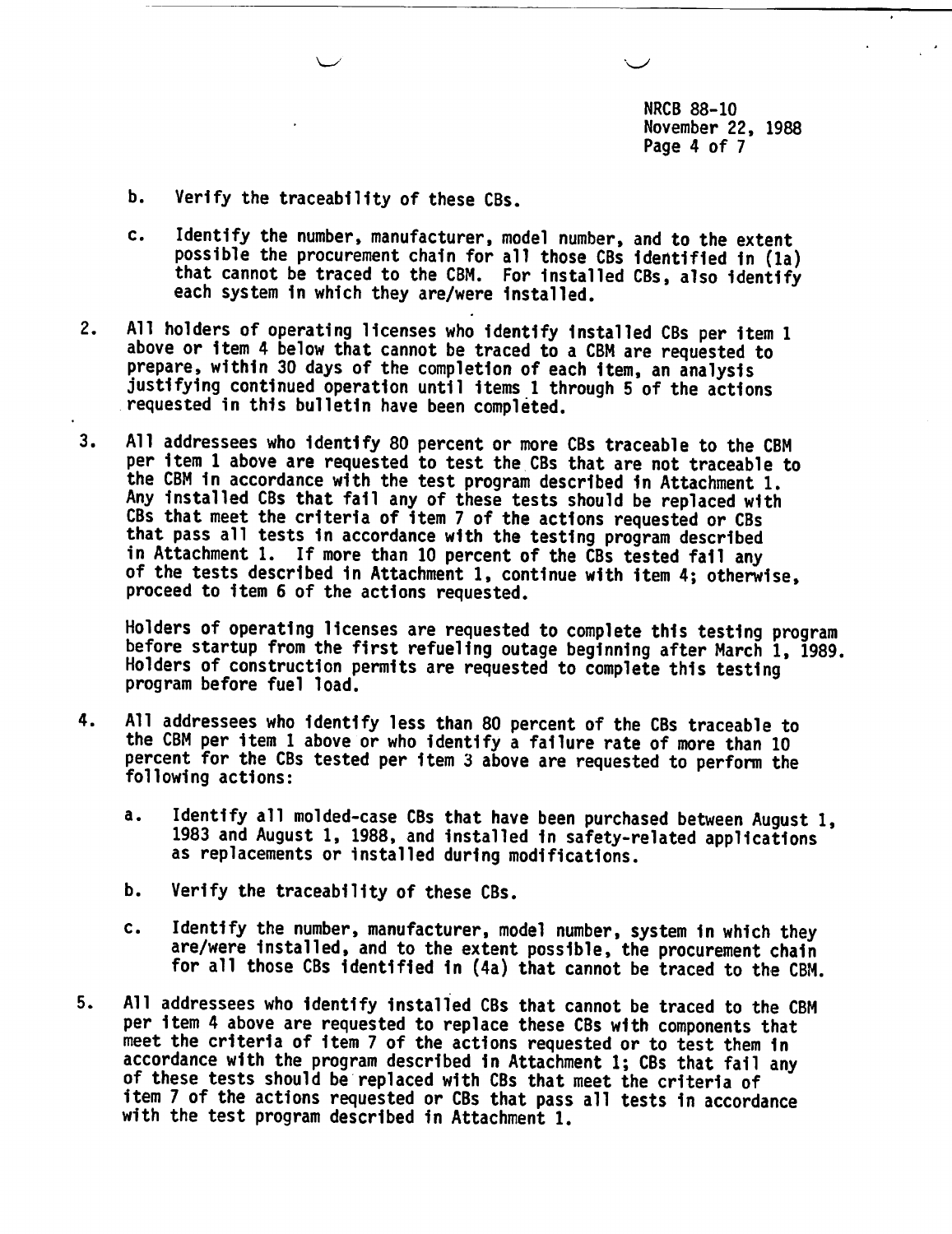NRCB 88-10 November 22, 1988 Page 5 of 7

Holders of operating licenses are requested to replace or to test at least one-half, or all if the total number is less than 75, of these installed CBs before startup from the first refueling outage beginning after March 1, 1989. The remaining CBs should be replaced or tested before startup from the second refueling outage beginning after March 1, 1989.

Holders of construction permits are requested to replace or to test these installed CBs before fuel load.

- 6. Information generated while performing the actions requested in items 1, 2, 3, 4, and 5 above should be documented and maintained for a period of 5 years after the completion of all requested actions.
- 7. With the exception of actions taken in response to items 3 and 5 of the actions requested above, molded-case CBs installed in safety-related applications after August 1, 1988 should be:
	- a. Manufactured by and procured from a CBM under a 10 CFR 50, Appendix B, program; or
	- b. Procured from a CBM or others with verifiable traceability to the CBM, in compliance with applicable industry standards, and upgraded to safety-related by the licensee or others using an acceptable dedication program. The NRC encourages addressees to significantly upgrade their dedication programs through a joint industry effort to ensure their adequacy and consistency. The NRC will monitor these industry initiatives and if they are not sufficient or not timely, or if problems with the dedication of commercial grade equipment for safetyrelated use continue, the NRC will take appropriate regulatory actions.
- 8. Addressees that cannot meet the schedule for the actions requested above and/or the corresponding reporting requirements below, should justify to the NRC their proposed alternative schedule.

## Reporting Requirements:

- 1. All holders of operating licenses are required to provide a written report by April  $i$ , 1989, that:
	- a. Confirms that only molded-case CBs that meet the criteria of item 7 of the actions requested are being maintained as stored spares for future use in safety-related applications.
	- b. Summarizes the total number, manufacturer, model number, and to the extent possible the procurement chain of those CBs that could not be traced to the CBM in items 1 and 4 of the actions requested. For installed CBs, also identify each system in which they are/were installed. If item 4 of the actions requested has not been completed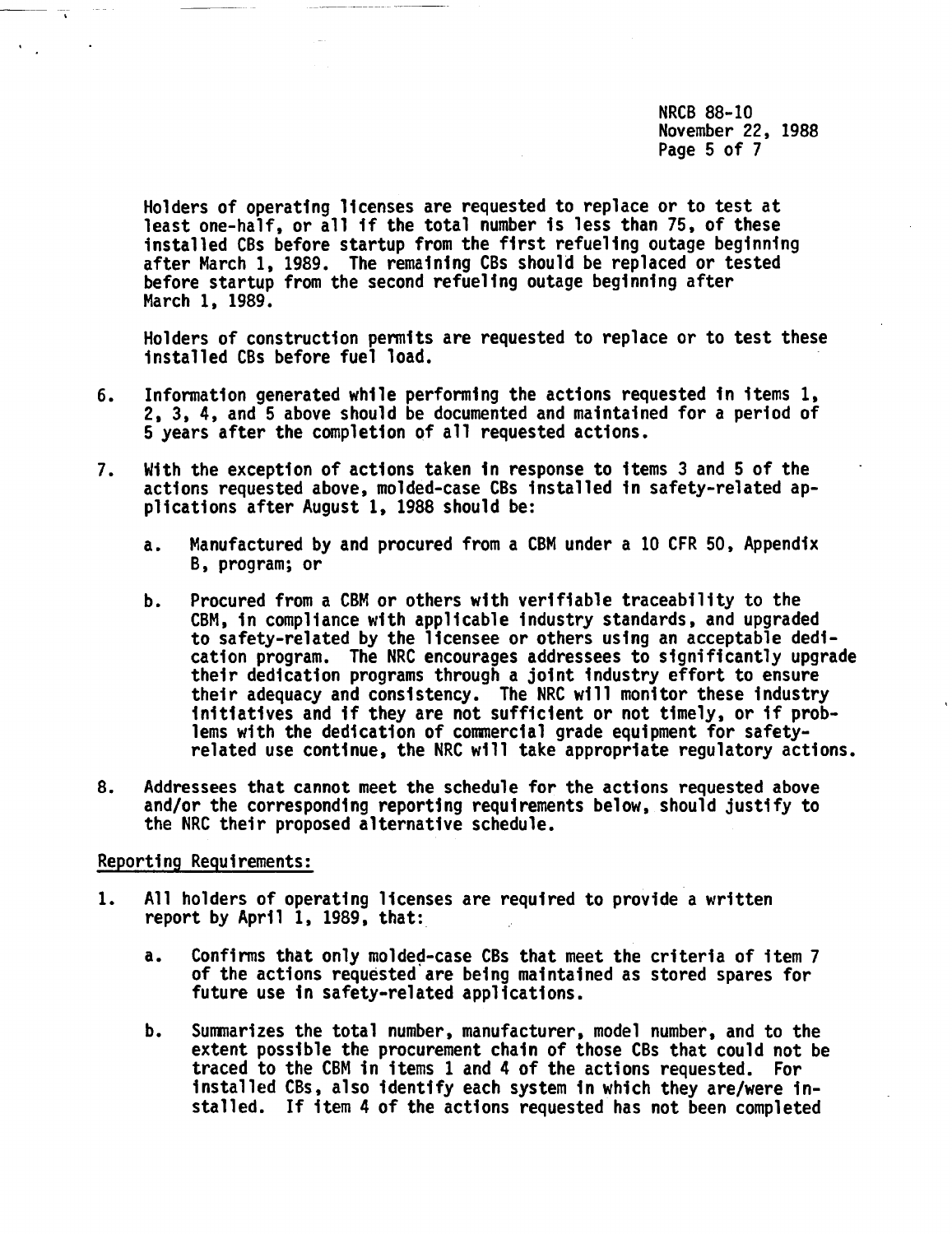NRCB 88-10 November 22, 1988 Page 6 of 7

by April 1, 1989, due to the schedule for tests in item 3 of the actions requested, this information should be updated within 30 days of the completion of item 4 to address those additional CBs that could not be traced to the CBM.

- c. Confirms that items 1, 2, 3, 4, 5, 6 and 7 of the actions requested have been completed or will be implemented as requested.
- 2. All holders of operating licenses are required to submit a report that summarizes available results of tests conducted in accordance with items 3 and 5 of the actions requested within 30 days after startup from the first and second refueling outages beginning after March 1, 1989. For CBs that pass these tests, the only information required is the number, manufacturer, model number, and to the extent possible the procurement chain of CBs tested (summary report format is acceptable). For CBs that fail these test(s), these reports should indicate the test(s) and the values of test parameter(s) at which the failure(s) occurred, as well as the corresponding manufacturer, model number, and to the extent possible, the procurement chain.
- 3. All holders of construction permits are required to provide a written report by April 1, 1989, that:
	- a. Confirms that only molded-case CBs that meet the criteria of item 7 of the actions requested are being maintained as stored spares for future use in safety-related applications.
	- b. Summarizes the total number, manufacturer, model number, and to the extent possible the procurement chain of those CBs that could not be traced to the CBM in items 1 and 4 of the actions requested. For installed CBs, also identify each system in which they are/were installed. If item 4 of the actions requested has not been completed by April 1, 1989, due to the schedule for tests in item 3 of the actions requested, this information should be updated within 30 days of the completion of item 4 to address those additional CBs that could not be traced to the CBM.
	- c. Confirms that items 1, 3, 4, 5, 6 and 7 have been completed or will be implemented before fuel load.
- 4. All holders of construction permits are required to submit a report that summarizes the results of tests conducted in accordance with items 3 and 5 of the actions requested within 30 days after fuel load. For CBs that pass these tests, the only information required is the number, manufacturer, model number, and to the extent possible, the procurement chain (summary report format is acceptable). For CBs that fail these test(s), the report should indicate the test(s) and the values of test parameter(s) at which the failure(s) occurred, as well as the corresponding manufacturer, model number, and to the extent possible, the procurement chain.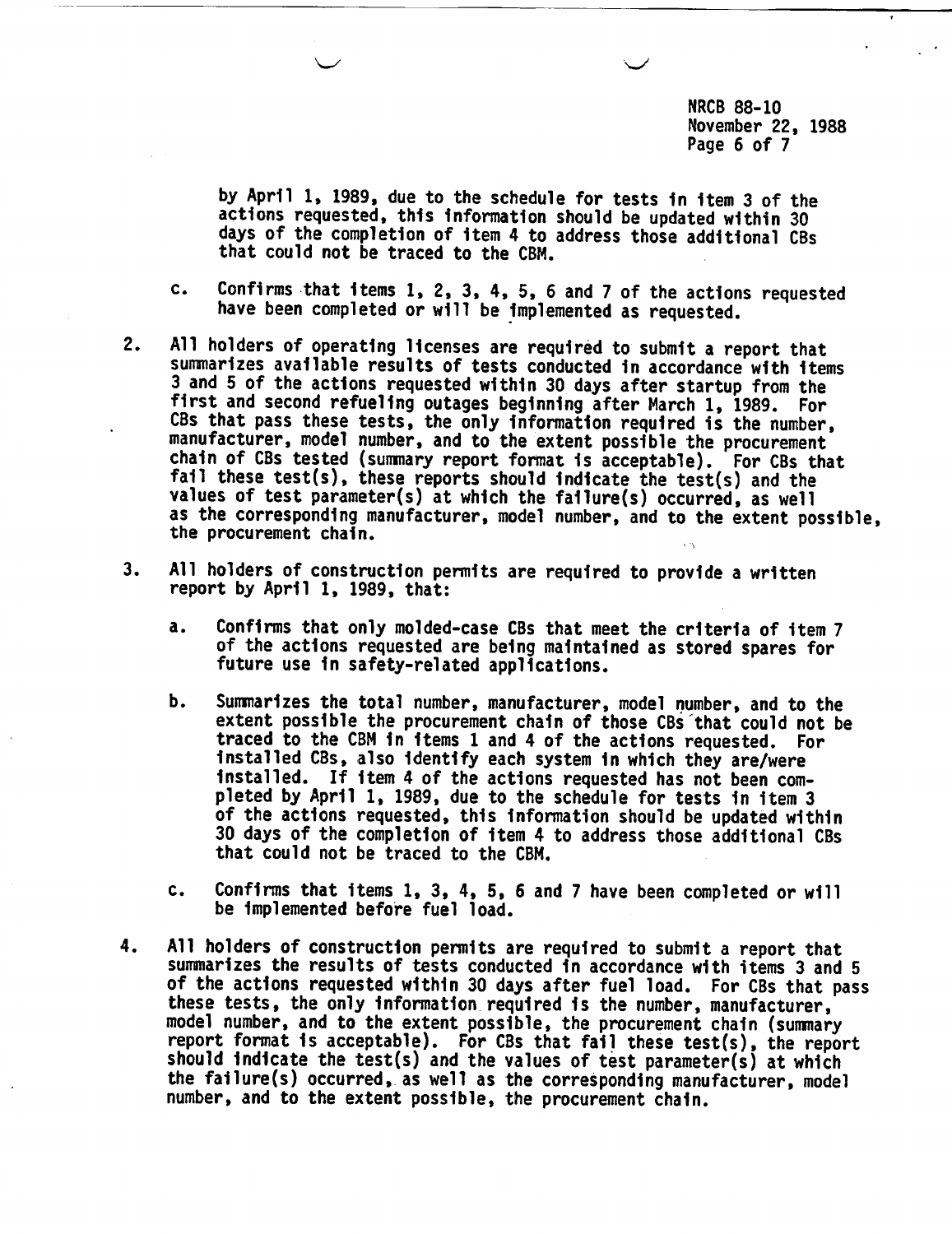NRCB 88-10 November 22, 1988 Page 7 of 7

The written reports required above shall be addressed to the U. S. Nuclear Regulatory Commission, ATTN: Document Control Desk, Washington, D.C. 20555, under oath or affirmation under the provisions of Section 182a, Atomic Energy Act of 1954, as amended. In addition, a copy shall be submitted to the appropriate Regional Administrator.

This request is covered by Office of Management and Budget Clearance Number 3150-0011 which expires December 31, 1989. The estimated burden hour is 1000 to 10,000 man-hours per plant response, including assessment of these requirements, searching data sources, testing, and analyzing the data, and preparing the required reports. Comments on the accuracy of this estimate and suggestions to reduce the burden may be directed to the Office of Management and Budget, Room 3208, New Executive Office Building, Washington, D.C., 20503, and to the U.S. Nuclear Regulatory Commission, Records and Reports Management Branch, Office of Administration and Resource Management, Washington, D.C., 20555.

If you have any questions regarding this matter, please contact one of the technical contacts listed below or the Regional Administrator of the appropriate NRC regional office.

Charles E Rossi

Division of Operational Events Assessment Office of Nuclear Reactor Regulation

Technical Contacts: Paul Gill, NRR

(301) 492-0811

Jaime Guillen, NRR (301) 492-1170

Attachments:

1. Test Program for Molded Case Circuit Breakers

- 2. Definition of Terms
- 3. List of Recently Issued NRC Bulletins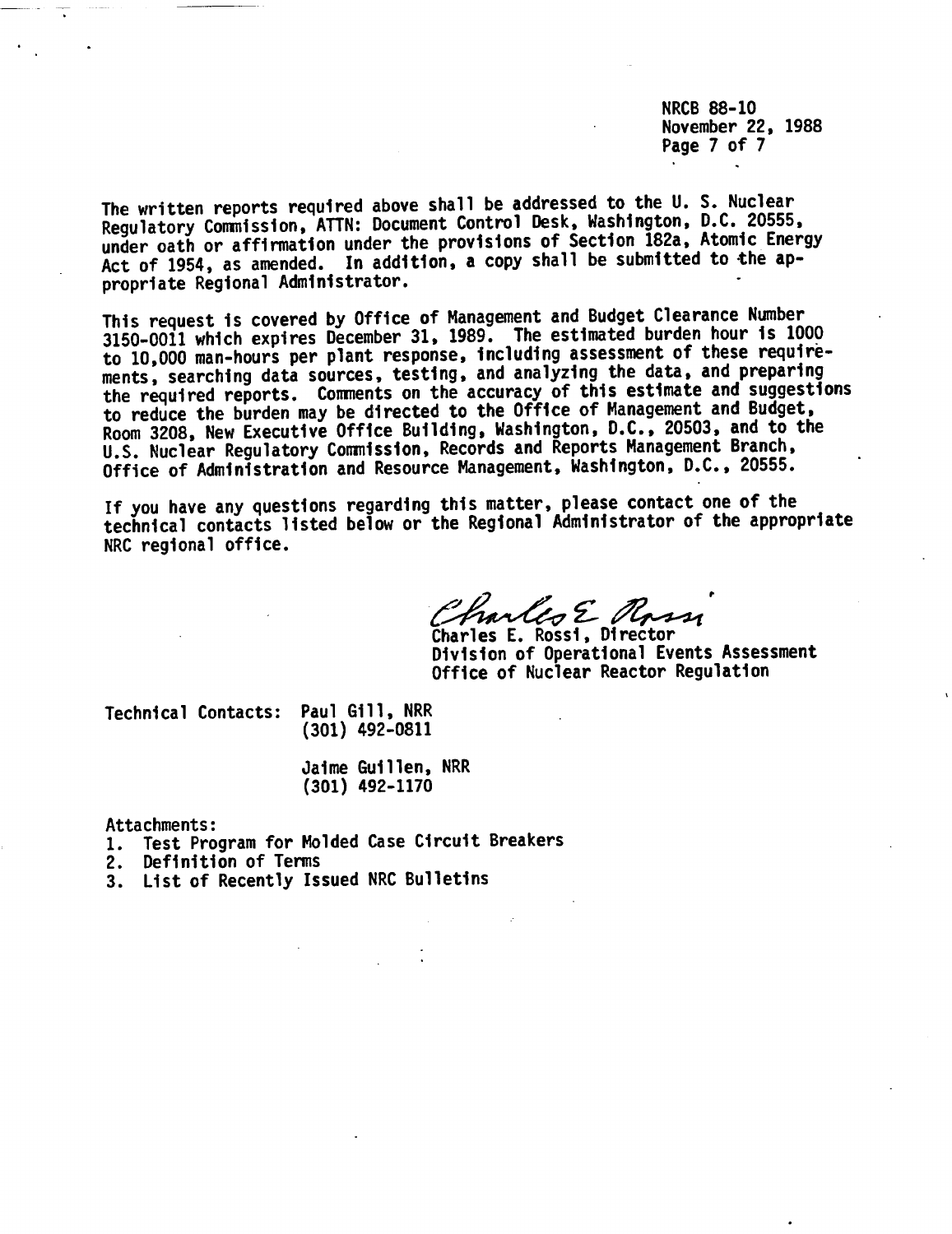Attachment 1 NRCB 88-10 November 22, 1988 Page 1 of 4

### TEST PROGRAM FOR MOLDED-CASE CIRCUIT BREAKERS

#### 1.0 Test Program Objectives

The objective of this proposed test program is to verify the reliability and capabilities of molded-case circuit breakers (CBs).

For the safety of personnel and others involved with the activities related to these proposed tests, appropriate safety practices, such as ANSI/NFPA 70E, "Electrical Safety Requirements for Employee Workplaces," Part II, should be followed.

These proposed tests have been based on tests described in industry standards, such as NEMA AB-1, "Molded-Case Circuit Breakers," NEMA AB-2, "Procedures for Field Inspection and Performance Verification of Molded-Case Circuit Breakers Used in Commercial and Industrial Applications," UL 489 "Molded Case Circuit Breakers and Circuit Breaker Enclosures," and NETA STD ATS-1987, "National Electrical Testing Association, Acceptance Testing Specifications."

2.0 Test Procedures for CBs

The following tests should be performed in the sequence listed. CBs failing any of these tests should be considered unacceptable for safety-related applications.

### 2.1 Mechanical Test

The CB should be operated, reset, and closed a minimum of five times, to ensure that the latching surfaces are free of any binding.

2.2 Individual Pole Resistance or Millivolt Drop Test (Ref. NETA STD ATS-1987 & NEMA AB-2)

> The contact resistance of each pole of the CB should be measured at ambient temperature. Three readings of each pole should be taken with the CB operated without load between each reading. The average of three readings for each pole should be calculated and compared with the manufacturer's contact resistance data or with those values of similar CBs from the same manufacturer. Also, the average value for each pole should be compared with the average of the other poles and the difference between the pole values should not exceed 50 percent of the lowest value; or

> A millivolt drop test may be performed by applying a direct current across the closed CB contacts and measuring the voltage drop due to the contact resistance. The millivolt drop test should be performed at room temperature. Direct current should be applied across each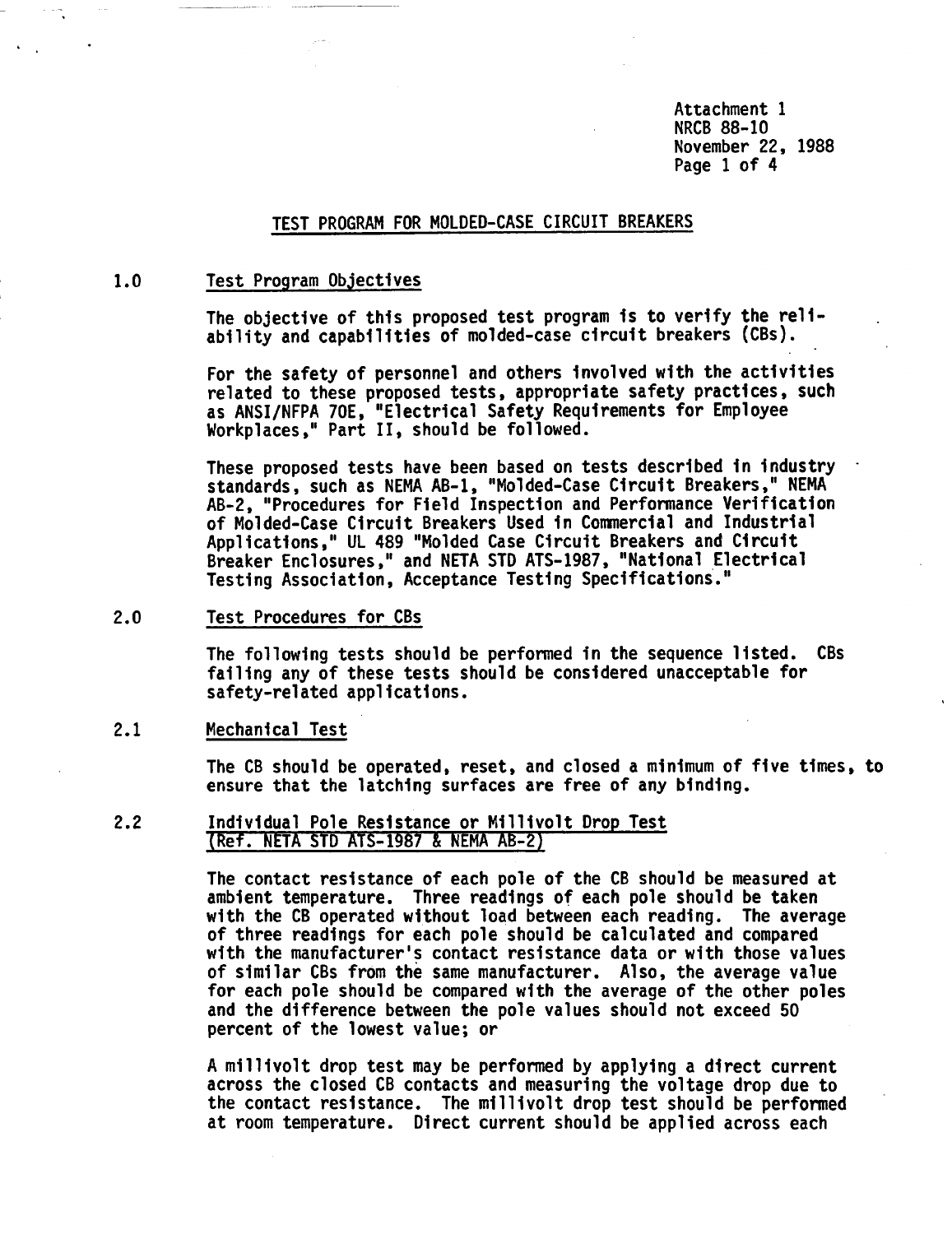Attachment 1 NRCB 88-10 November 22, 1988 Page 2 of 4

 $\smile$ 

pole and the millivolt drop and test current recorded for each pole. Three readings of each pole should be taken with the CB operated without load between each reading. The average of the three readings for each pole should be calculated and compared with the manufacturer's value for acceptance of the breaker.

# 2.3 Rated Current Hold-In Test (Ref. NEMA AB-1 & UL 489)

This test should be conducted at 100% rated current and at an ambient air temperature of  $25^{\circ}$ C  $\pm$  3°C, and followed by a test at 135% rated current and at an ambient temperature of  $25^{\circ}$ C  $\pm$  3°C.

Equal 100% rated currents should be applied to all poles of the CB. The CB must not trip within 1 hour for CBs rated 50 amperes or below or within 2 hours for CBs rated over 50 amperes during this test. At the end of the 100% rated current test, the current should be increased to 135% and the CB should trip within 1 hour for CBs rated 50 amperes or below or within 2 hours for CBs rated over 50 amperes.

# 2.4 Overload Test (Ref. NEMA AB-1 & UL 489)

This test consists of one operating cycle (i.e., closing action followed by an opening action) of the CB at 600% rated current. This test may be conducted at low voltage. There should be no electrical or mechanical breakdown of the CB during this test.

# 2.5 Instantaneous Trip Test (Ref. NEMA AB-1 & UL 489)

## 2.5.1 Fixed Instantaneous Setting CBs

Each pole of the CB should be tested for pickup of the instantaneous unit. Each pole must be between 75% and 125% of the instantaneous trip rating. The trip time should not exceed 0.1 seconds (6 cycles).

## 2.5.2 Adjustable Instantaneous Setting CBs

This test is the same as that in Section 2.5.1 except that each pole must be tested at the lowest and highest settings.

The trip value for the lowest setting should be between 75% and 125% of the lowest setting, and the highest setting should be between 80% and 120% of the highest setting.

## 2.5.3 Short-Time Trip Setting Test

This test is applicable only if the CB is equipped with the shorttime delay trip. This test should be conducted at an ambient air temperature of  $25^{\circ}$ C  $\pm$  3°C. The operation of the short-time delay unit should be within 90% and 125% of the overcurrent setting of the CB as shown on the manufacturer's time-current curves.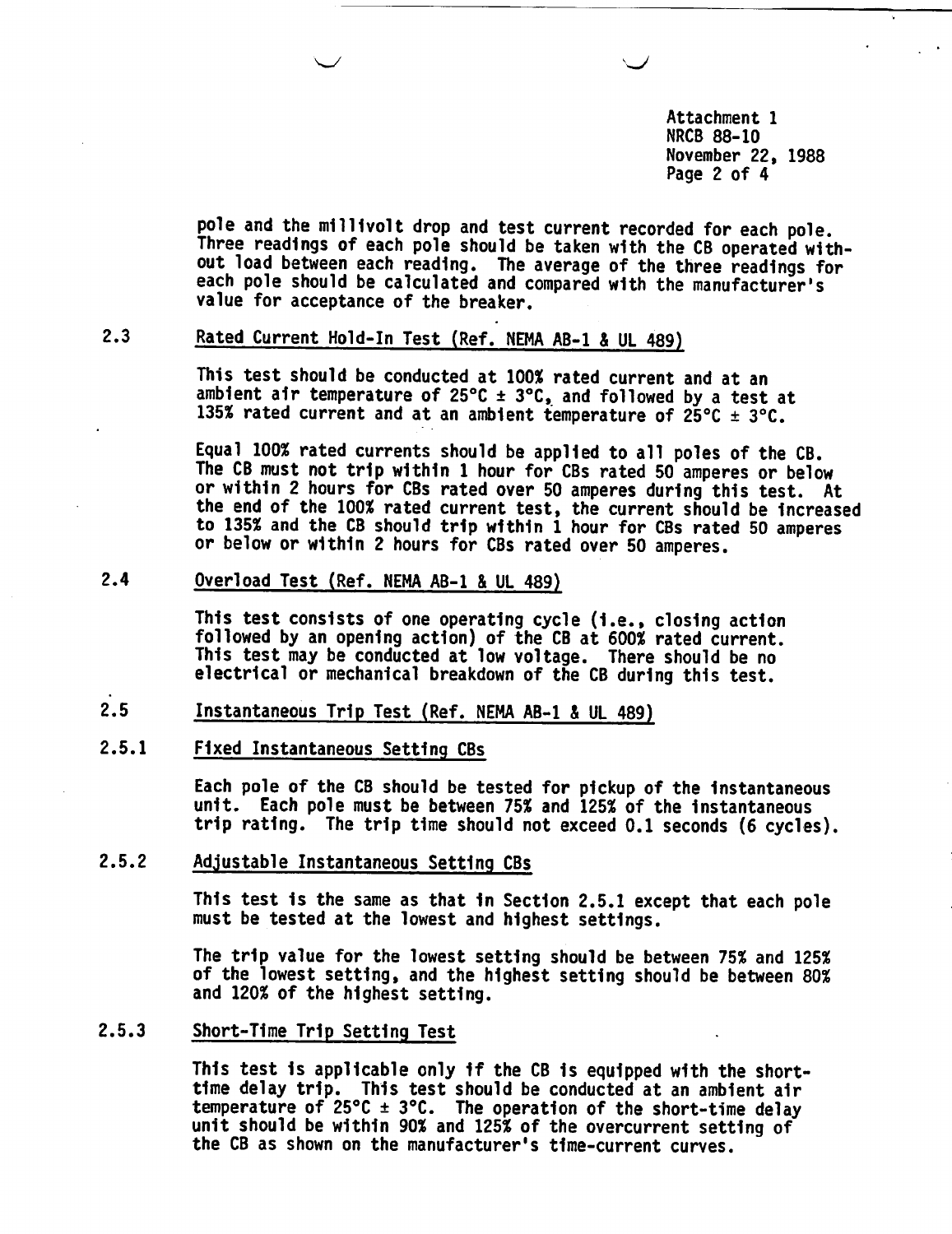Attachment 1 NRCB 88-10 November 22, 1988 Page 3 of 4

# 2.6 Time Delay Overcurrent Trip (Ref. NEMA AB-2)

This test should be conducted at an ambient air temperature of  $25^{\circ}$ C ± 3 $^{\circ}$ C.

A current of 300% (at low voltage) of the marked rating should be applied to each pole of the CB. The trip time for each pole should be compared with the time shown in the CB manufacturer's time-current curves. If the test trip times obtained for each pole are not within the time band shown on the CB manufacturer's timecurrent curves, then the test trip must not exceed the time specified in Table 1 and the acceptance of the CBs must be evaluated with the criteria listed below:

|  |                                  | <b>TABLE 1</b> |                  |  |                                                          |
|--|----------------------------------|----------------|------------------|--|----------------------------------------------------------|
|  | VALUES FOR OVERCURRENT TRIP TEST |                |                  |  |                                                          |
|  |                                  |                |                  |  | (AT 300% OF RATED CONTINUOUS CURRENT OF CIRCUIT BREAKER) |
|  |                                  |                | (REF. NEMA AB-2) |  |                                                          |

| <b>Breaker</b><br>Voltage<br>Volts | Range of Rated<br>Continuous Current<br>Amperes | Maximum Tripping<br>Time In Seconds |  |  |
|------------------------------------|-------------------------------------------------|-------------------------------------|--|--|
| 240                                | $15 - 45$                                       | 50                                  |  |  |
| 240                                | 50-100                                          | 70                                  |  |  |
| 600                                | $15 - 45$                                       | 70                                  |  |  |
| 600                                | 50-100                                          | 125                                 |  |  |
| 240                                | 110-225                                         | 200                                 |  |  |
| 240                                | 250-400                                         | 300                                 |  |  |
| 600                                | 110-225                                         | 250                                 |  |  |
| 600                                | 250-400                                         | 300                                 |  |  |
| 600                                | 450-600                                         | 350                                 |  |  |
| 600                                | 700-1200                                        | 500                                 |  |  |
| 600                                | 1400-2500                                       | 600                                 |  |  |
| 600                                | 3000-5000<br>$\bullet$                          | 650                                 |  |  |

Minimum Tripping Time: If the minimum tripping times are lower than indicated by the manufacturer's time-current curves for the CB under test, the CB should be retested after it has been cooled to 25°C. If the values obtained are still lower after retest, the coordination with upstream and downstream CB should be evaluated. If no problem with coordination is indicated, then the CB is acceptable.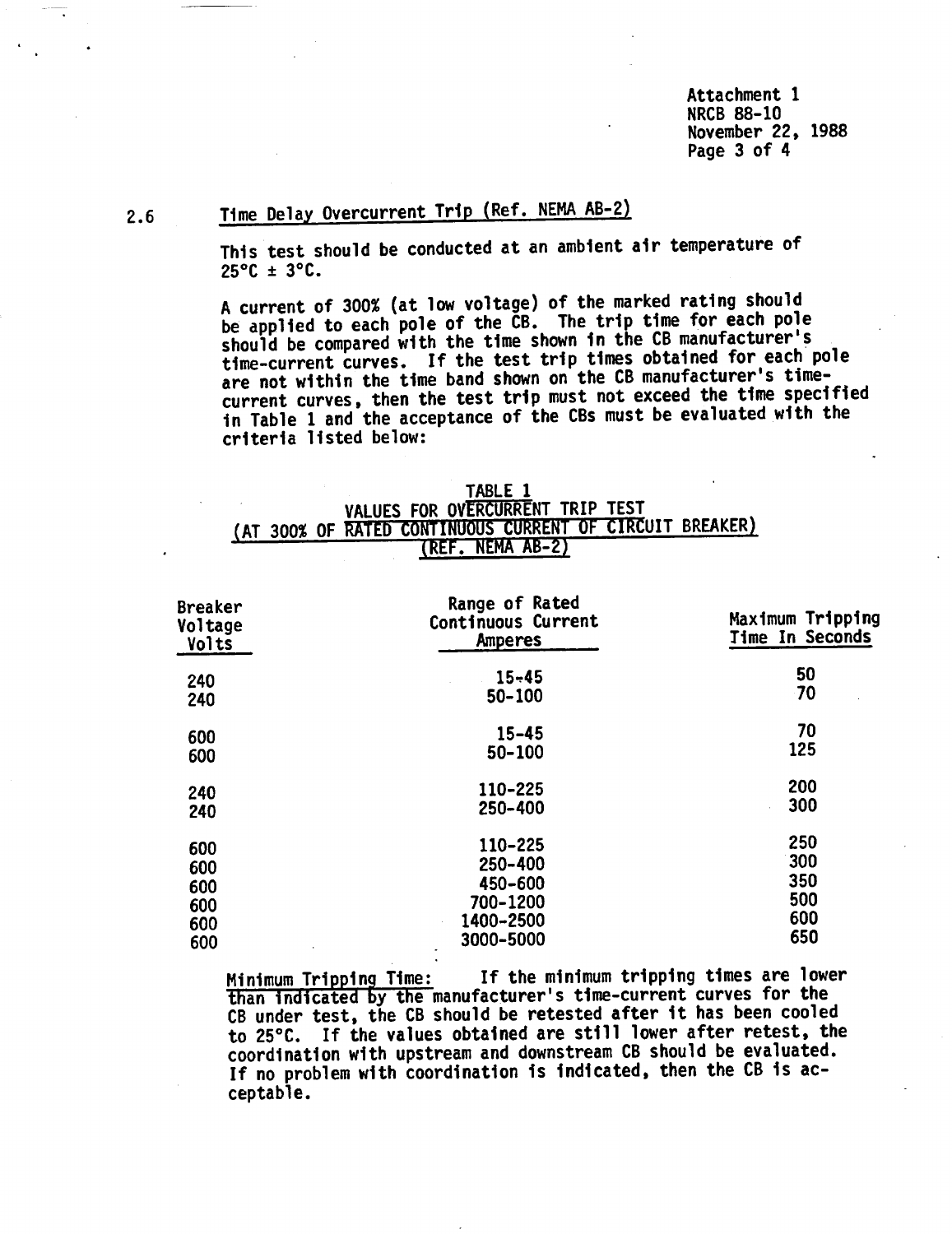Attachment 1 NRCB 88-10 November 22, 1988 Page 4 of 4

Maximum Tripping Time: If the tripping time exceeds the maximum tripping time shown on the manufacturer's time-current curves but<br>is below the time shown in Table 1, check the CB time against the protection requirements of the circuit (such as cable, penetration, etc.) to ensure that the CB provides the protection, as well as the coordination with upstream and downstream CBs. If the CB provides the necessary protection and coordination, then the CB is acceptable.

Maximum Allowable Time: If the tripping time of the CB exceeds the trip time shown in Table 1, the breaker is unacceptable for Class 1E applications.

# 2.7 Dielectric Tests (Ref. NEMA AB-1 & UL-489)

**"-I**

The dielectric test should be conducted at an ac test voltage of 1760 volts (80% x [2 x rated voltage + 1000 volts]), or at 2500 volts dc for 1 minute withstand. The dielectric test should be conducted for (1) line to load terminals with CB open, (2) line to line terminals with CB closed, and (3) pole to ground with CB open, and (4) pole to ground with CB closed.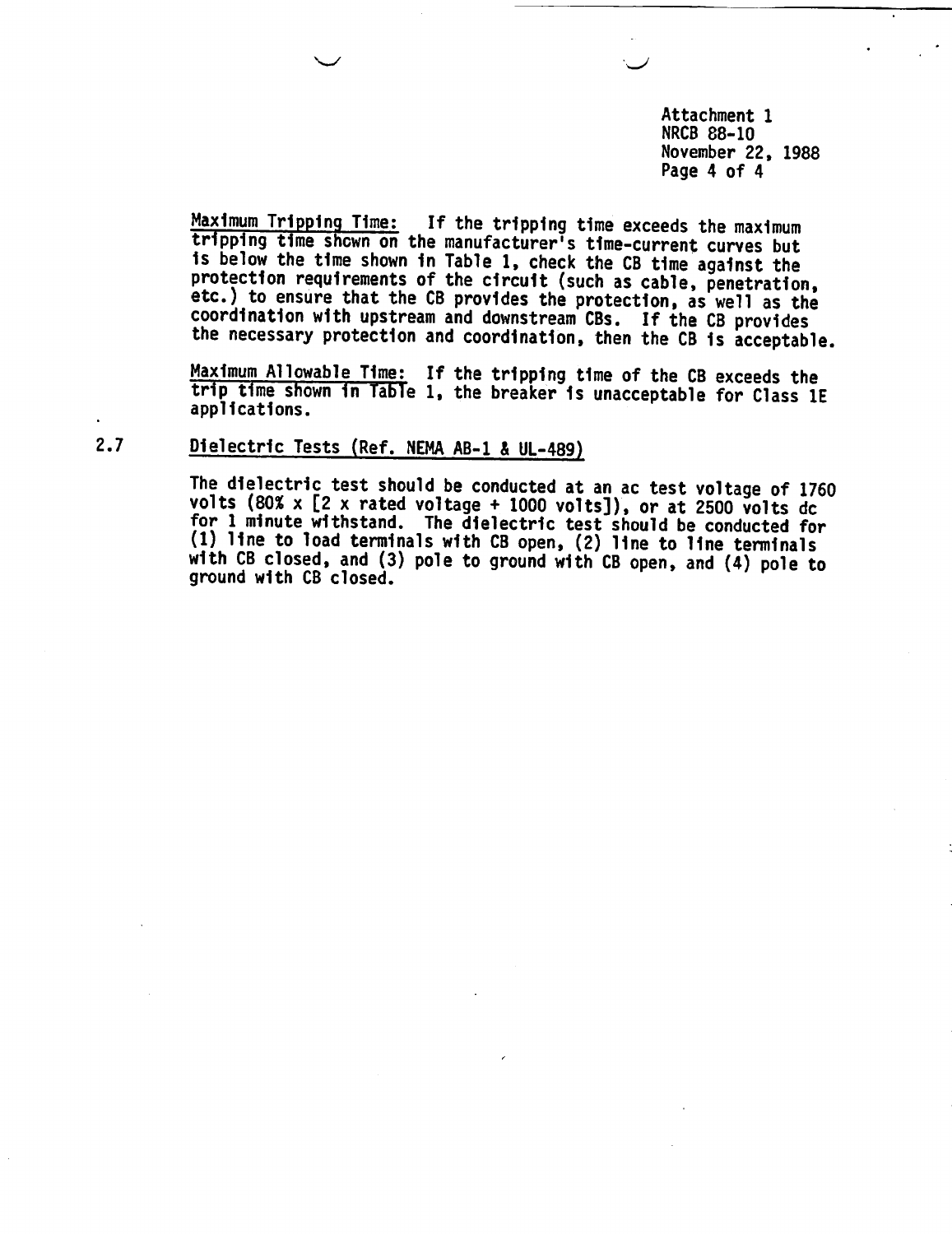Attachment 2 NRCB 88-10 November 22, 1988

## DEFINITION OF TERMS

### CIRCUIT BREAKER MANUFACTURER (CBM)

The manufacturing facility that actually produced the circuit breaker being purchased.

# VERIFIABLE TRACEABILITY

Documented evidence such as a certificate of compliance that establishes traceability of purchased equipment to the CBM. If the certificate of compliance is provided by any party other than the CBM, the validity of such certificate must be verified by the licensee or permit holder through an audit or other appropriate means.

#### DEDICATION PROCESS

The process by which commercial grade (non-Class 1E) equipment is upgraded to safety-related (Class 1E) and is thereby considered qualified for use in safety-related applications. The dedication process must include:

- a. A technical evaluation to determine the characteristics critical to fulfilling the safety function(s).
- b. An acceptance process to ensure that those critical characteristics are met.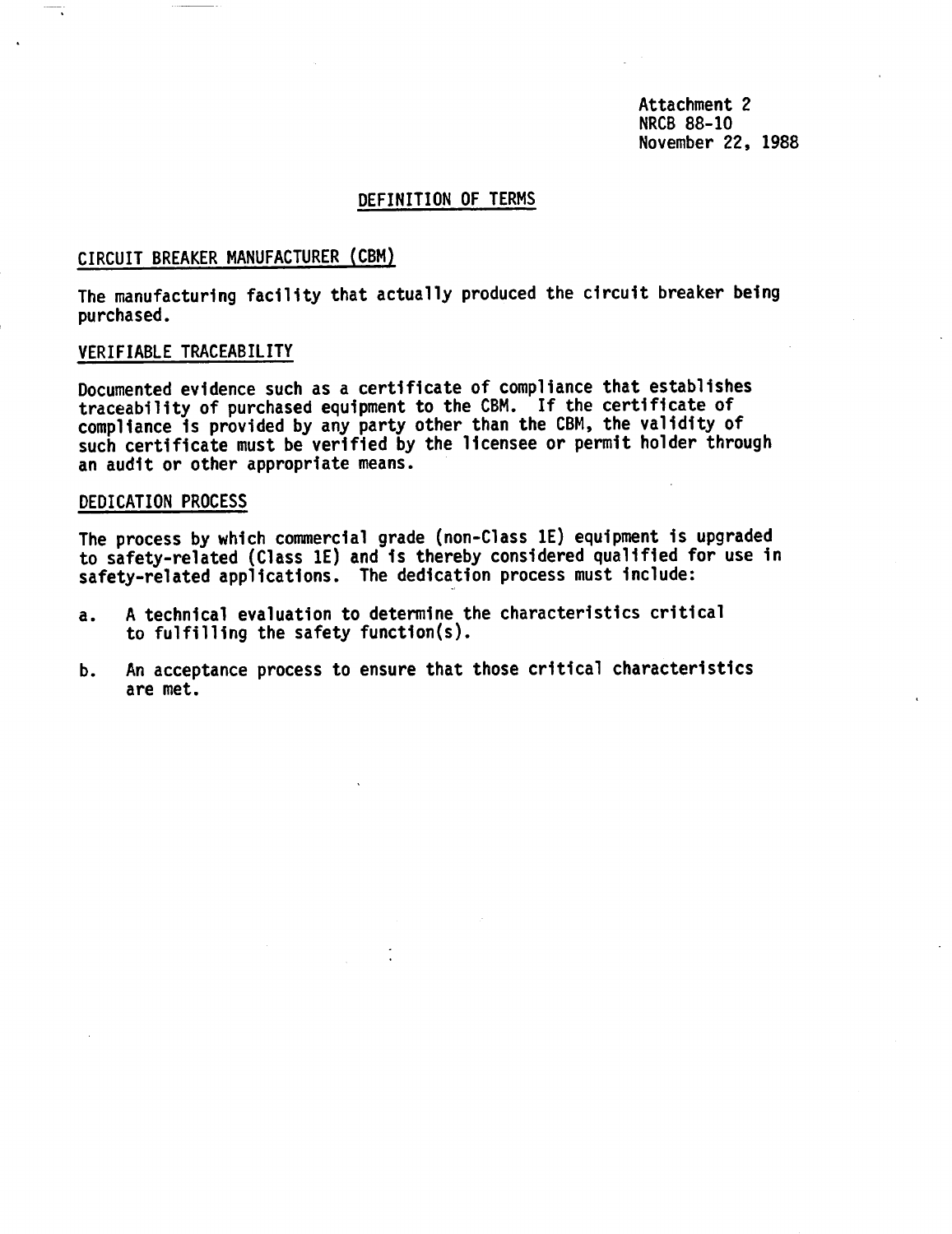Attachment 3 NRCB 88-10 November 22, 1988  $\overline{\cdot}$ 

l.

### LIST OF RECENTLY ISSUED NRC BULLETINS

| <b>Bulletin</b><br>No.      | Subject                                                                                                                                                          | Date of<br><b>Issuance</b> | Issued to                                                                                                                |
|-----------------------------|------------------------------------------------------------------------------------------------------------------------------------------------------------------|----------------------------|--------------------------------------------------------------------------------------------------------------------------|
| $88 - 05$ ,<br>Supplement 2 | Nonconforming Materials<br>Supplied by Piping Supplies,<br>Inc. at Folsom, New Jersey<br>and West Jersey Manufacturing<br>Company at Williamstown,<br>New Jersey | 8/3/88                     | All holders of OLs<br>or CPs for nuclear<br>power reactors.                                                              |
| $88 - 08$<br>Supplement 2   | Thermal Stresses in Piping<br>Connected to Reactor Coolant<br><b>Systems</b>                                                                                     | 8/4/88                     | All holders of OLs<br>or CPs for light-<br>water-cooled nuclear<br>power reactors.                                       |
| 88-09                       | Thimble Tube Thinning in<br>Westinghouse Reactors                                                                                                                | 7/26/88                    | All holders of OLs<br>or CPs for W-designed<br>nuclear power reactors<br>that utilize bottom<br>mounted instrumentation. |
| 88-08,<br>Supplement 1      | Thermal Stresses in Piping<br>Connected to Reactor Coolant<br><b>Systems</b>                                                                                     | 6/24/88                    | All holders of OLs<br>or CPs for light-<br>water-cooled nuclear<br>power reactors.                                       |
| 88-08                       | Thermal Stresses in Piping<br>Connected to Reactor Coolant<br><b>Systems</b>                                                                                     | 6/22/88                    | All holders of OLs<br>or CPs for light-<br>water-cooled nuclear<br>power reactors.                                       |
| $88 - 05$ ,<br>Supplement 1 | Nonconforming Materials<br>Supplied by Piping Supplies,<br>Inc. at Folsom, New Jersey<br>and West Jersey Manufacturing<br>Company at Williamstown.<br>New Jersey | 6/15/88                    | All holders of OLs<br>or CPs for nuclear<br>power reactors.                                                              |
| 88–07                       | Power Oscillations in<br>Boiling Water Reactors (BWRs)                                                                                                           | 6/15/88                    | All holders of OLs<br>or CPs for BWRs.                                                                                   |

OL = Operating License

 $CP =$  Construction Permit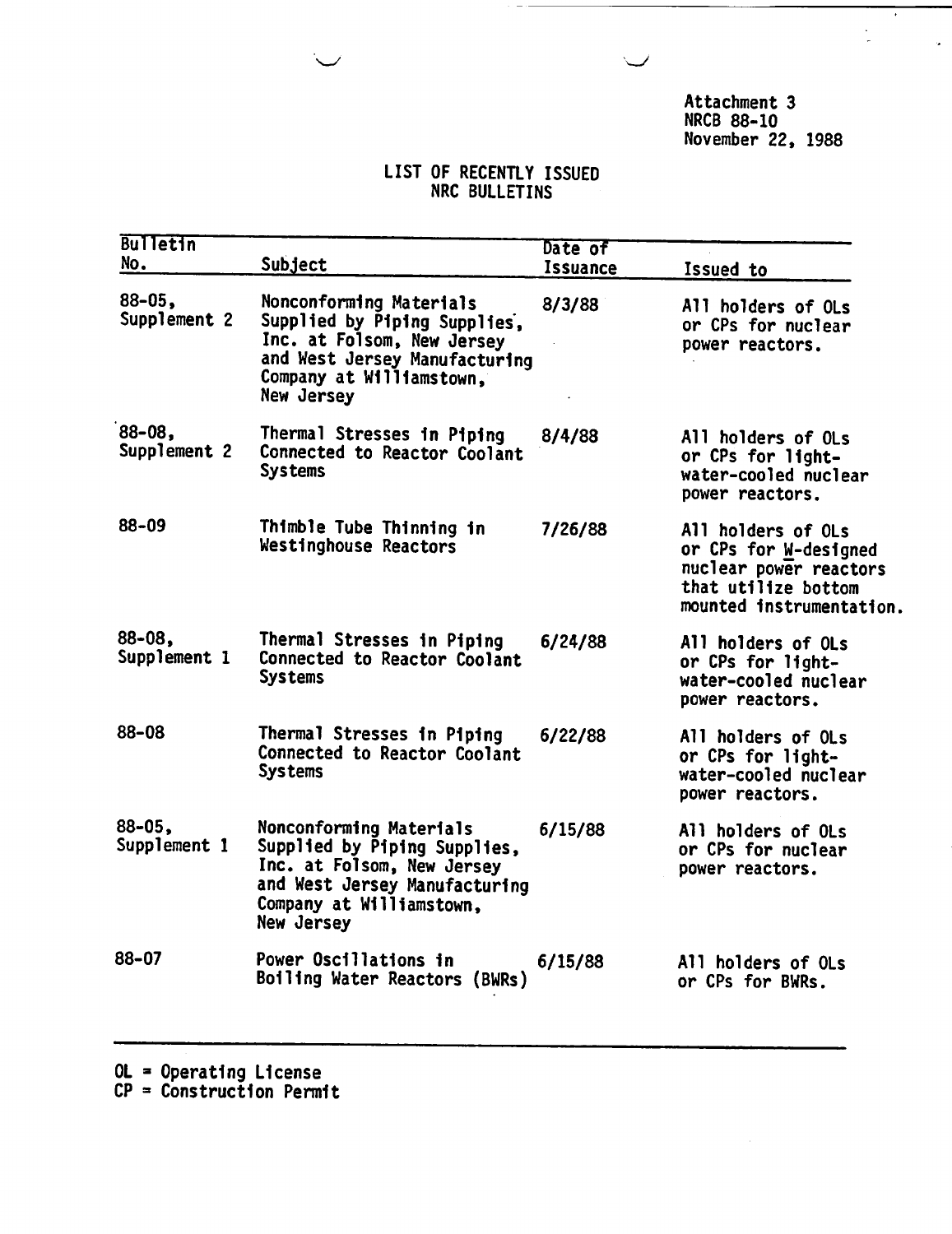NRCB 88-10 November 22, 1988 Page 7 of 7

The written reports required above shall be addressed to the U. S. Nuclear Regulatory Commission, ATTN: Document Control Desk, Washington, D.C. 20555, under oath or affirmation under the provisions of Section 182a, Atomic Energy Act of 1954, as amended. In addition, a copy shall be submitted to the appropriate Regional Administrator.

This request is covered by Office of Management and Budget Clearance Number 3150-0011 which expires December 31, 1989. The estimated burden hour is 1000 to 10,000 man-hours per plant response, including assessment of these requirements, searching data sources, testing, and analyzing the data, and preparing the required reports. Comments on the accuracy of this estimate and suggestions to reduce the burden may be directed to the Office of Management and Budget, Room 3208, New Executive Office Building, Washington, D.C., 20503, and to the U.S. Nuclear Regulatory Commission, Records and Reports Management Branch, Office of Administration and Resource Management, Washington, D.C., 20555.

If you have any questions regarding this matter, please contact one of the technical contacts listed below or the Regional Administrator of the appropriate NRC regional office.

> Charles E. Rossi, Director Division of Operational Events Assessment Office of Nuclear Reactor Regulation

Technical Contacts: Paul Gill, NRR (301) 492-0811

> Jaime Guillen, NRR (301) 492-1170

Attachments:

- 1. Test Program for Molded Case Circuit Breakers
- 2. Definition of Terms
- 3. List of Recently Issued NRC Bulletins

All comments provided by CRGR<br>at their Nov. 17,1988 meeting<br>were incorporated into the bulkin The final bulletin was discussed<br>and reviewed with a and reviewed with Jim Convan CRGR, Steve Louis, CCK, Astok Thodon, NRC<br>Steve Louis, CCK, Astok Thodon, NRC<br>Brian Grimes, NRC, and East Rose, NRC

\*SEE PREVIOUS PAGE FOR CONCURRENCES

| *OGCB:DOEA<br>JGuillen | *PPMB:ARM *C:SELB:DEST<br><b>FRosa</b><br>Tech Ed | <b>*AD:DEST</b><br>AThadani | *D:DEST<br>LShao | *D:DRIS<br>BKGrimes Audi<br>11/14/88 11/4   88 |
|------------------------|---------------------------------------------------|-----------------------------|------------------|------------------------------------------------|
| 11/14/88               | 11/8/88 11/14/88                                  | 11/14/88                    | 11/14/88         |                                                |

\*C:OGCB:DOEA CHBerlinger 11/14/88